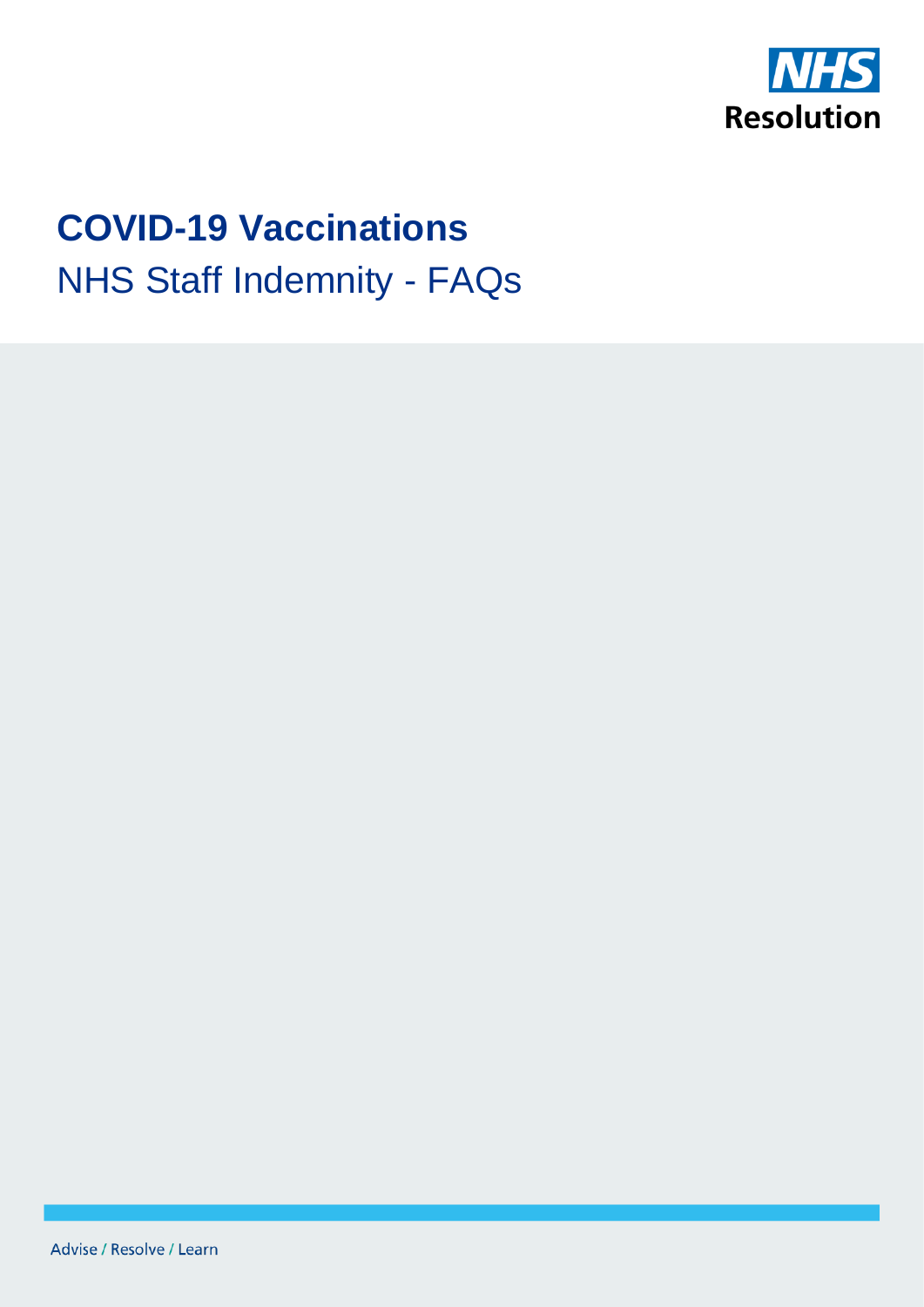These FAQs have been prepared to support members and beneficiaries of our schemes and others with regard to indemnity arrangements relating to the COVID-19 vaccination programme in England.

Please note that the FAQs have been grouped in this document by audience group, and appear in the following order: [Generic,](#page-1-0) [Trust](#page-1-1) and [General Practice.](#page-2-0)

These FAQs will be revisited regularly. If you have a specific query that is not answered by the FAQs below, please email: [CovidVacc@resolution.nhs.uk](mailto:CovidVacc@resolution.nhs.uk)

### <span id="page-1-0"></span>**GENERIC FAQs**

#### **What indemnity arrangements are in place in the NHS for the administration of COVID-19 vaccinations?**

Arrangements are in place as usual to indemnify healthcare professionals in the NHS for clinical negligence through one of the following state indemnity schemes:

a) The Clinical Negligence Scheme for Trusts (CNST), if they are engaged by an NHS trust to provide NHS services.

b) The Clinical Negligence Scheme for General Practice (CNSGP), if they are engaged by a GP practice to provide NHS services (i.e. a GP practice, the main business of which, is the provision of NHS primary medical services). This includes salaried GPs, locums, students and trainees, nurses, clinical pharmacists, agency workers and other practice staff.

This cover extends to additional staff being brought in to help with administering vaccines under the national protocol, provided they are engaged by the Trust or practice, for example via a secondment agreement, honorary contract or volunteer agreement. These indemnity arrangements will also apply to the administration of any temporarily authorised COVID-19 vaccines.

*(Published 3 December 2020)*

## <span id="page-1-1"></span>**TRUST FAQs**

#### **Will I be covered from an indemnity perspective if I administer a COVID-19 vaccination to another member of staff employed by the Trust?**

Yes. The contract specification for COVID-19 vaccinations specifically identifies healthcare workers as a cohort of patients for vaccination and therefore cover will be provided under the Trust's membership of the Clinical Negligence Scheme for Trusts (CNST).

*(Published 3 December 2020)*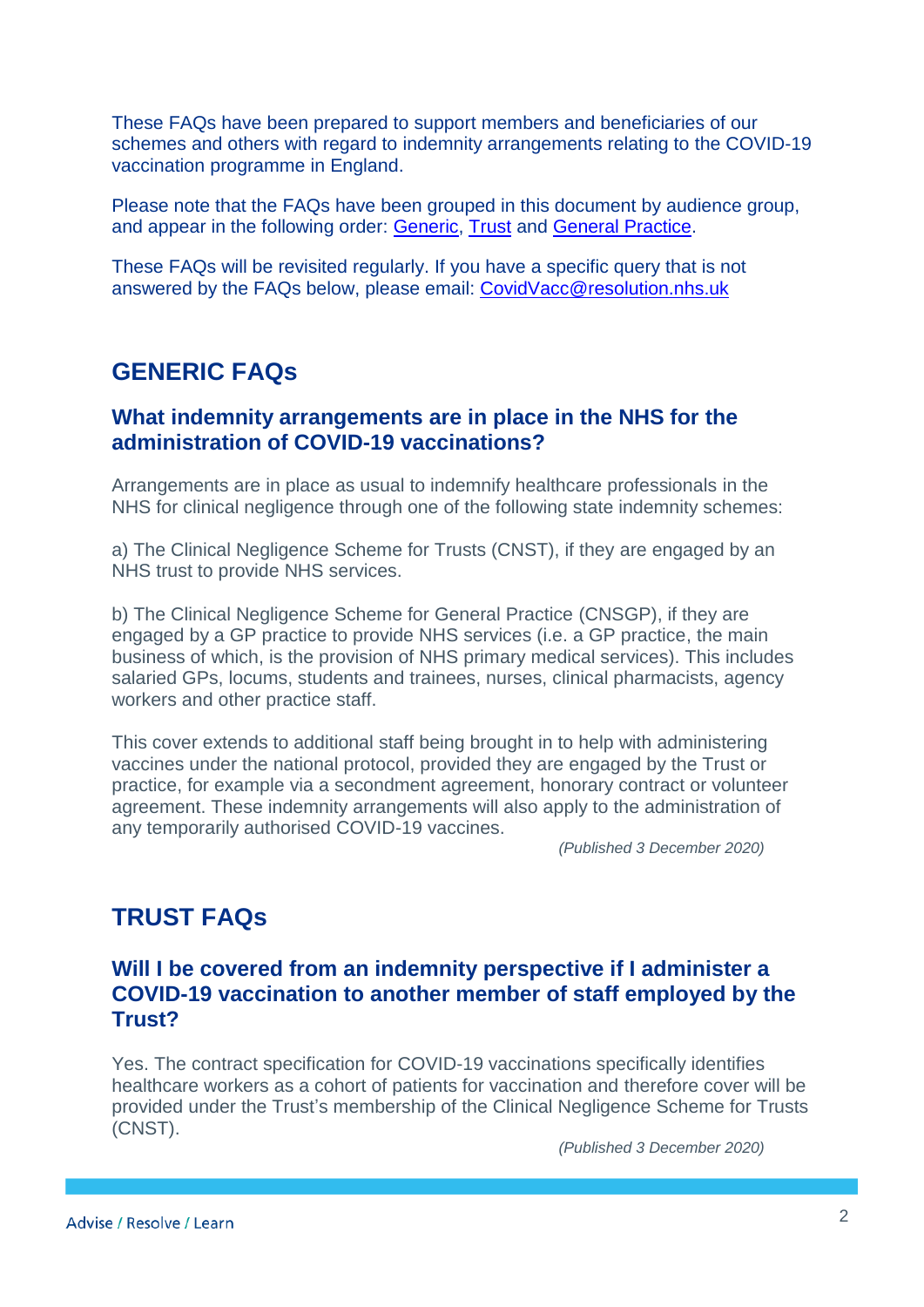## <span id="page-2-0"></span>**GENERAL PRACTICE FAQs**

#### **Will I be covered from an indemnity perspective if I am using an alternative premise or location (including outside locations, e.g. practice car park)?**

Yes. Where a GP practice is vaccinating patients under their GMS/PMS/APMS contract, and in line with the COVID-19 vaccine Enhanced Service (ES), the activity is covered by the Clinical Negligence Scheme for General Practice (CNSGP). This indemnity is not dependent on the location in which the services are being delivered.

*(Published 3 December 2020)*

#### **Will I be covered from an indemnity perspective if I administer a COVID-19 vaccination to patients that are not registered with my employing GP practice?**

Yes. Under the COVID-19 vaccine Enhanced Service (ES) specification, the activity of vaccinating any patient who falls within this specification is covered by the Clinical Negligence Scheme for General Practice (CNSGP).

*(Published 3 December 2020)*

#### **Will I be covered from an indemnity perspective if I administer a COVID-19 vaccination to patients who are not registered with my employing GP practice, but are registered with another GP practice that is part of my primary care network (PCN)?**

Yes. Under the COVID-19 vaccine Enhanced Service (ES) specification, the activity of vaccinating any patient who falls within this specification is covered by the Clinical Negligence Scheme for General Practice (CNSGP).

*(Published 3 December 2020)*

#### **Will I be covered from an indemnity perspective if I administer a COVID-19 vaccination to another member of staff employed by the GP practice?**

Yes. The Enhanced Service (ES) specification specifically identifies healthcare workers as a cohort of patients for vaccination and therefore the Clinical Negligence Scheme for General Practice (CNSGP) will apply.

*(Published 3 December 2020*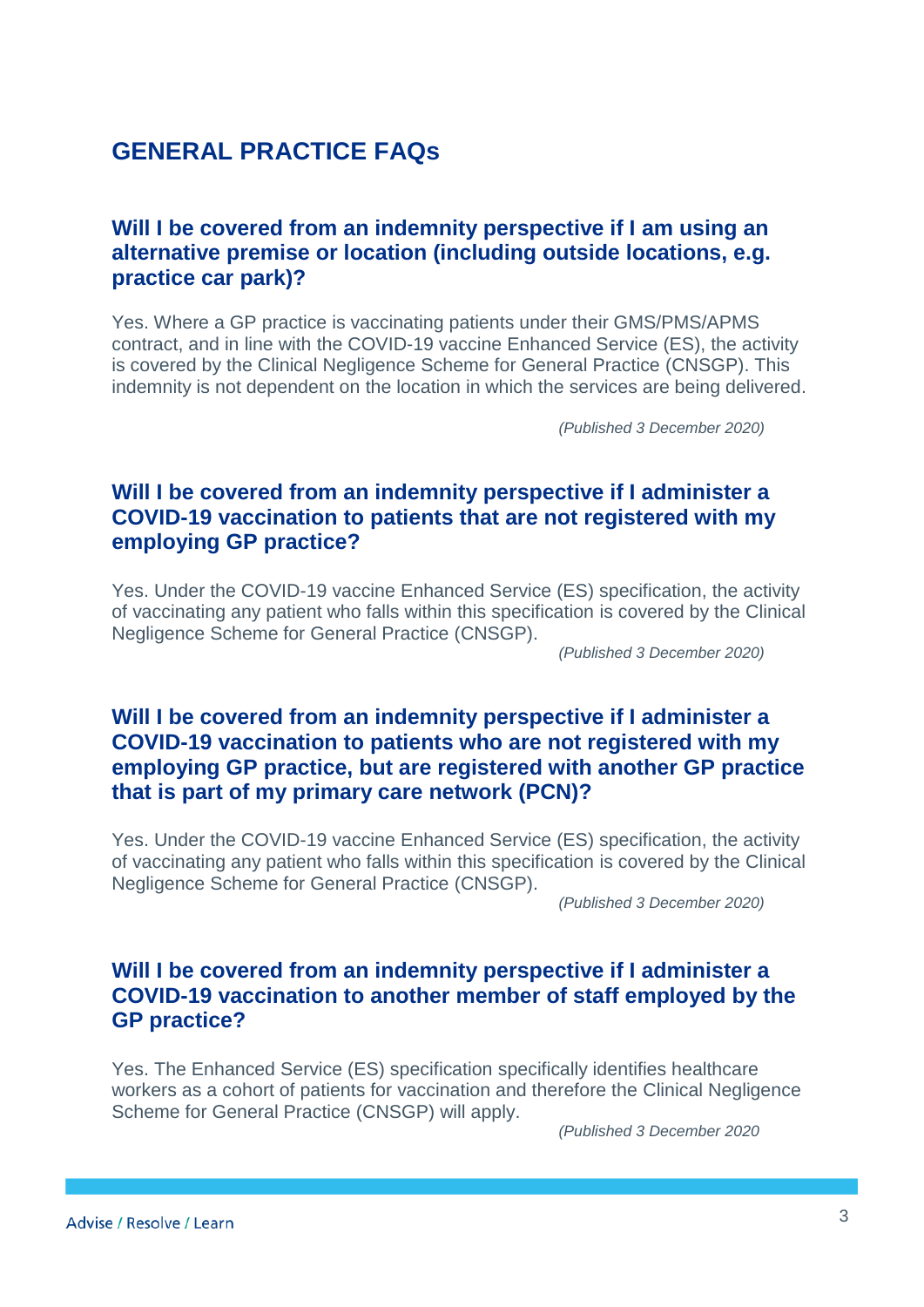#### **What indemnity cover is available where a member of a community provider, such as a district nurse, gives a vaccination on behalf of a general practice using practice stock of vaccinations?**

There are several ways in which community providers and GP practices can work together to increase COVID-19 vaccination uptake. NHS England and Improvement do not direct how GP practices do this, but options include honorary contracts, secondment agreements, formal subcontracting or by using a 'vaccination agency agreement' (VAA).

A VAA allows for a community nurse to act as 'an agent' of the GP practice using GP practice vaccine stock. For the past two years, NHS England and Improvement has made a template VAA available to local commissioners and public health teams, which they in turn can make available to practices.

Where GP practices have entered into arrangements with community providers for the provision of primary medical services under their GMS/PMS/APMS contract, then for situations as described in the above scenarios clinical negligence liabilities are covered by the Clinical Negligence Scheme for General Practice (CNSGP).

*(Published 3 December 2020)*

#### **What indemnity arrangements apply to volunteers who perform stewarding roles for GP practices or PCN-led vaccination sites?**

Locally engaged volunteers performing a stewarding role as part of the Covid-19 vaccination service will be covered by CNSGP or the practice's public liability insurance depending on the nature of the incident that leads to a claim being made. For example, if there is a claim for clinical negligence, i.e. related to the provision of care or treatment to a person being vaccinated, and the volunteer's conduct is relevant to that claim, they will be covered by CNSGP. Where there is a claim for public liability, e.g. where an individual suffers injury on the premises unrelated to being vaccinated, and the volunteer's conduct is relevant to that claim, they will be covered by the practice's public liability insurance. We recommend that GPs put in place a local volunteer agreement for locally engaged volunteers.

*(Published 23 December 2020)*

#### **Are GP Federations covered under the Clinical Negligence Scheme for General Practice (CNSGP) if they are supporting delivery of the COVID-19 vaccination enhanced service (ES)?**

Yes – where any of the following is true: